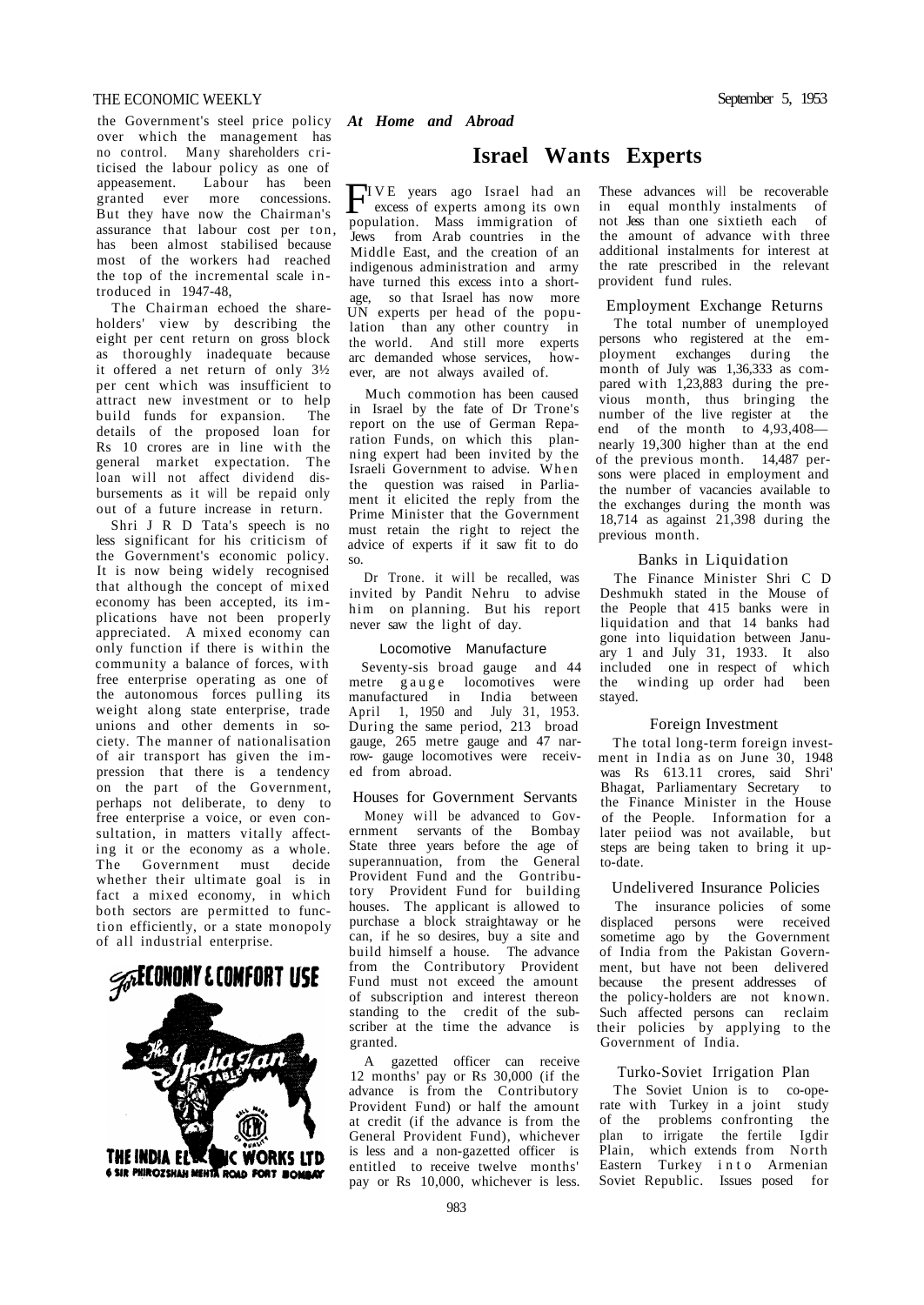j .......

 $\vdots$ 

İ  $\vdots$ 



They are BIG!

But even your biggest printing problems are not big for us.

For an Indian Press to attain the standards of printing as in the United States of America, England, Germany and countries where most progress is made in this direction, is an achievement. Clientele will testify to our attainments in this direction.

With our photo offset, blocks, letter press, litho and packaging material manufacturing departments and a capacity one of the largest in India and twenty-five years' experience behind us, we can undertake all types of printing.

Let us tackle your printing problems.

New Jack Printing Works Ltd.

GLOBE MILLS PASSAGE, DELISLE ROAD

**BOMBAY 13**